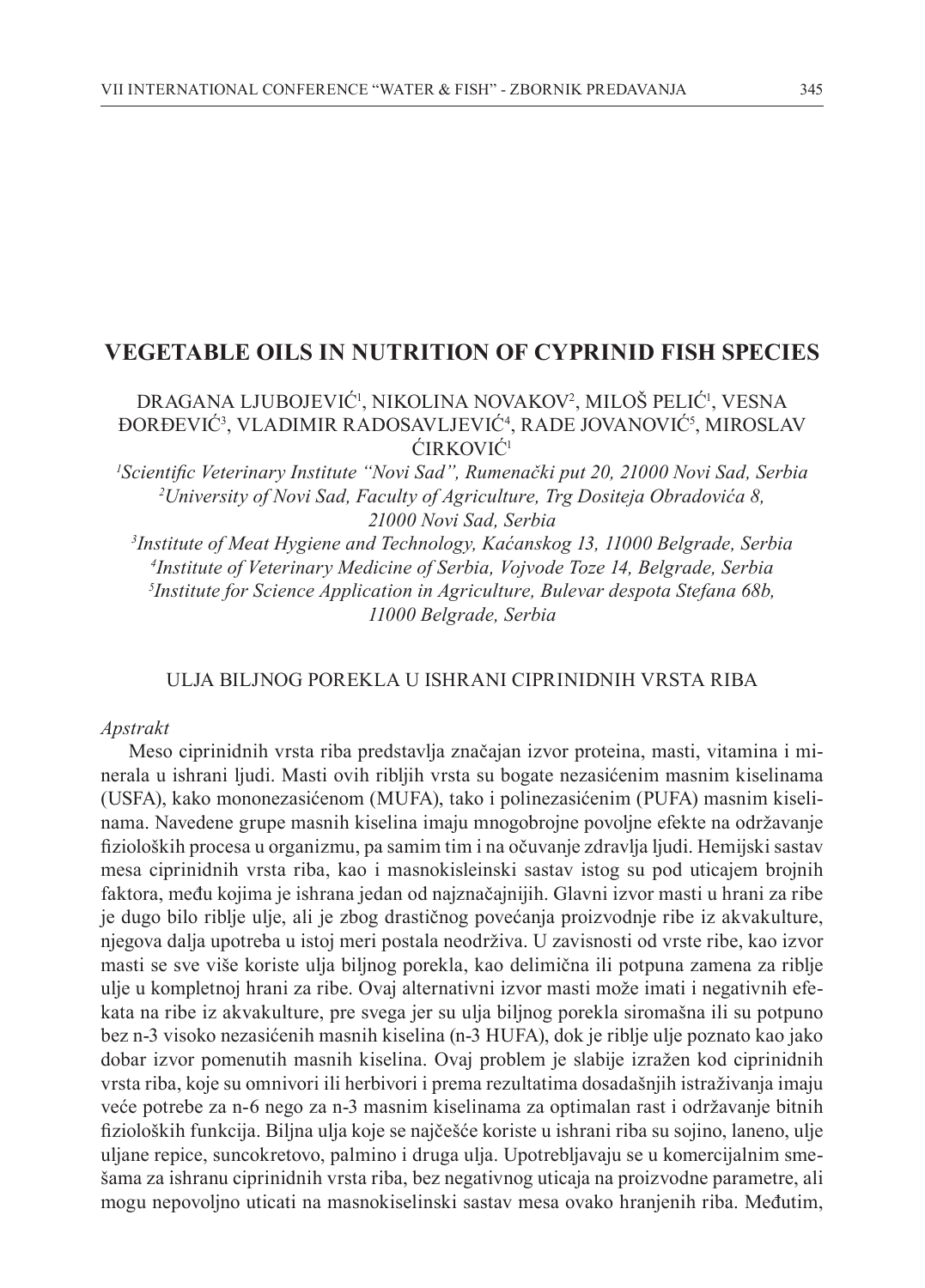najveći broj istraživanja o zameni ribljeg ulja uljima biljnog porekla je izveden na salmonidnim vrstama riba, pa su poželjna dalja ispitivanja o uticaju različitih vrsta ulja biljnog porekla na hemijski i masnokiselinski sastav mesa, kao i na zdravstveno stanje ciprinida. Meso cipirinidnih vrsta je uglavnom pogodnog hemijskog i masnokiselinskog sastava i predstavlja važnu komponentu u zdravoj ishrani ljudi. Sve navedeno ukazuje na neophodnost istraživanja o daljem unapređenju kvaliteta mesa ciprinidnih vrsta riba upotrebom kompletnih smeša, kako bi se zadovoljile nutritivne potrebe ovih vrsta, povećala proizvodnja po jedinici površine, dobila riba kao finalni proizvod što boljeg kvaliteta i postigla dugoročna ekonomska održivost i zadovoljile potrebe potrošača. Pored toga, potrebno je kontinuirano vršiti promociju ribe gajene na ribnjacima Srbije kao nacionalog zdravog proizvoda poželjnog u svakodnevnoj ishrani ljudi.

*Ključne reči: ciprinidne vrste riba, biljna ulja, lipidi, sastav masnih kiselina, ishrana Keywords: cyprinid fish species, vegetable oils, lipids, fatty acid composition, nutrition*

### **INTRODUCTION**

Alongside with intensifying the production of cyprinid fish species, increasing attention is being paid to industrially produced fish feed. Large part of our research was focused on the changes in the chemical composition of the cyprinid fish meat and fatty acid composition of their muscles, which were the result of feeding with oils and other feedstuffs of vegetable origin, which proved to be very good in the nutrition of freshwater fish species. In the following text the possibilities of the use of oils of vegetable origin (VO) in the nutrition of the common carp and other cyprinid fish species will be highlighted. Moreover, the advantages and disadvantages of the implementation of these sources of fat into the feed for cyprinid fish species will be discussed.

### CURRENT TRENDS IN FISH OIL USE FOR AQUACULTURE

Traditionally, raw fish has been used in fish feed production as a source of proteins and fat, but it is estimated that the demand for this raw material will exceed the possibilities of production in the next decade (Tacon and Metian, 2008). Despite increase in total world consumption of fish oil (FO) in aquaculture, the average share of FO in feed for particular species steadily decline (Tacon and Metian, 2008). The great number of previous studies, which more than two decades is dealing with this problem, certainly contributed to the above mentioned fact, but there is still a need to reduce consumption of this ingredient in order to preserve natural resources and to ensure economically sustainability of fish production.

# REQUIREMENTS OF CYPRINIDS FOR ESSENTIAL FATTY ACIDS

Relatively low requirements for n-3 fatty acids in cyprinid fish species are related to low requirements in fats, which was proved in the grass carp (Du et al., 2008), tench (Ljubojević et al., 2014) and in other cyprinid fish species (Ćirković et al., 2012; Ljubojević et al., 2013a,b,c). Today, the requirements for only two fatty acids are determined: linoleic acid (LA, C18:2, n-6) and alpha linoleic acid (ALA, C18:3 n-3), which should make 1% of fats in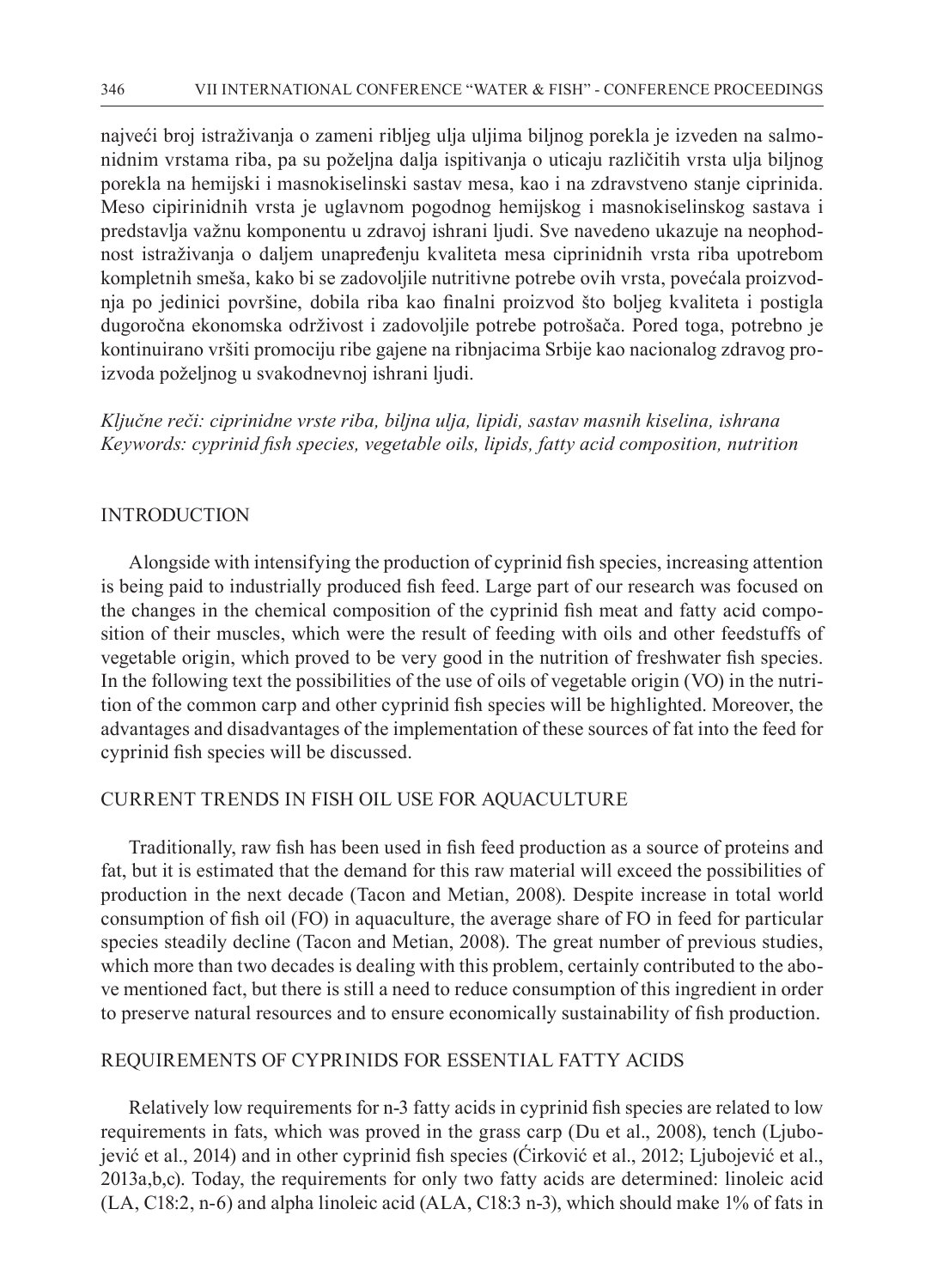the carp feed (Takeuchi et al., 2002). The symptoms of essential fatty acid deficiency rarely develop in the common carp and include slower growth, high mortality and depigmentation of the skin (Takeuchi et al., 2002). Since the cyprinids need relatively little fatty acids of both the n-3 and n-6 series, it is supposed that they can be obtained from fatty acids of vegetable origin which contain 18 carbon atoms (Takeuchi et al., 2002).

# CHALLENGES AND RESTRICTIONS CONCERNING THE USE OF VEGETABLE OILS

Every change in the fish feed which means the use of alternative components of vegetable origin must ensure normal growth. Thus, when choosing VO which is to partially or completely replace FO in fish feed, it is inevitable to consider its fatty acid composition. Thus, VO which is considered to be adequate source of fats in the feed should contain high levels of SFA and MUFA, which could be used as energy source, and low levels of LA because it is poorly oxidised and is difficult to be removed from the tissues with the use of the finisher. Moreover, the use of VO is challenging because the fact that they do not contain n-3 HUFA which are present in considerable amounts in FO. The content of n-3 HUFA in FO is about 20-30% of total fats, whilst VO contain only moderate levels of C18 PUFA, 18:3n-3. Besides, FO contain low percentage of n-6 PUFA, whilst VO are rich in C18 PUFA (Ljubojević et al., 2015).

# INFLUENCE OF VEGETABLE OILS IN CYPRINIDS FISH FEED ON GROWTH **PARAMETERS**

Several studies have shown that total replacement of fish oil with vegetable oils in diets of cyprinid fish species, has no negative effects on fish growth and growth parameters (Turchini et al., 2007; Du et al., 2008; Zakęś et al., 2010; Ljubojević et al., 2014; 2015). Experiments conducted to date indicate that, when nutritional needs for essential fatty acids for omnivore species such as common carp, but also herbivores, such as grass carp are fulfill, the use vegetable oils in feed for these species does not affect growth performance or the feed efficacy. In the majority of research the type of oil used as the source of fats did not influence the feed intake, which means that the lipid fraction of the feed has subtle influence on its palatability.

# INFLUENCE OF VEGETABLE OILS IN CYPRINIDS FISH FEED ON PROXIMATE AND FATTY ACID COMPOSITION

According to results obtained by Turchini et al. (2007) and Ljubojević et al. (2014; 2015) total replacement of FO with VO in diets of cyprinid fish species, has no negative effects on fish proximate composition. Higher contents of LA and ALA in the fillets of cyprinid fish species fed feeds with VO were noted by Turchini et al. (2007). Ljubojević et al. (2014) reported that the intermediate gamma-linolenic (18:3n-6), eicosadienoic (20:2n-6), dihomoγ-linolenic (20:3n-6) and eiocosatrienoic (20:3n-3) acids were detected in tench fillets in all groups. Since VO are deprived of these fatty acids which are part of the biosynthetic pathways of n-6 and n-3 HUFA, this result features adaptive attempts to moderate HUFA deficiencies. A similar phenomenon was observed in common carp (Ljubojević et al., 2015).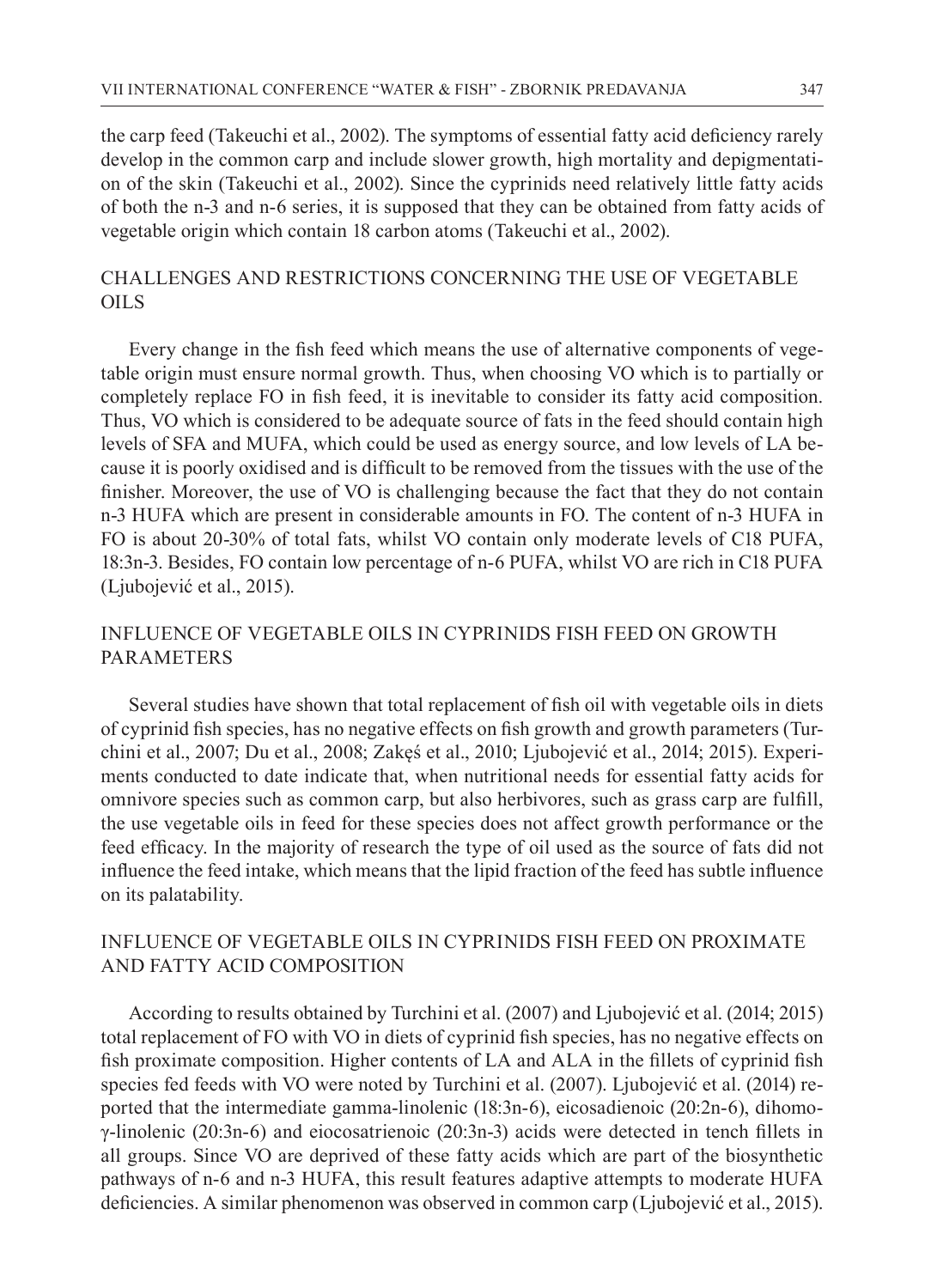The implementation of VO in the fish feed results in decrease of EPA, DHA and in the n-3/n-6 ratio, in comparison to the feed which contains FO, and has direct consequences on the nutritive quality of the final product. This is important from the consumers' viewpoint since the high contents of EPA, DHA and the n-3/n-6 ratio are connected with numerous favourable effects on human health and their decrease is considered to be unwanted. This implies that vegetable oils can be successfully used in cyprinid fish species as a source of fat in their feed. Given the results, the high price of FO and its tendency to oxidate and with consequential storage difficulties, it can be concluded that all of the assessed vegetable oils showed satisfactory effects and that the use of each is justifiable. When deciding on their use in cyprinids feed the choice should be based on their cost and availability on the market.

### **CONCLUSION**

VO can serve as a useful source of lipids for cyprinid fish species and represent a suitable source of energy and essential fatty acids. The production performance of VO fed cyprinids is very often unchanged. The usage of VO in cyprinid fish species nutrition is still limited due to possible disorders in fatty acid flesh composition. Using VO as partial or total replacement of animal origin fat sources can further improve productivity and nutritive value of cyprinid fish species. Generaly, cyprinid fish muscles have a favourable fatty acid composition and should be regarded as healthy products in human nutrition.

#### ACKNOWLEDGMENTS

This work was supported by grants from the Ministry of Education, Science, and Technological Development of the Republic of Serbia (project no. TR31011).

## REFERENCES

Ćirković, M., Ljubojević, D., Đorđević, V., Novakov, N., Petronijević, R., Matekalo-Sverak, V., Trbović, D. (2012): The Breed Effect on Productivity and Meat Nutrient Compsition of Fish. Kafkas Universitesi Veteriner Fakultesi Dergisi 18, 5, 775-780

Du, Z.Y., Clouet, P., Huang, L.M., Degrace, P., Zheng, W.H., He, J.G. (2008): Utilization of different dietary lipid sources at high level in herbivorous grass carp (Ctenopharyngodon idella): mechanism related to hepatic fatty acid oxidation. Aquaculture Nutrition 14, 77–92.

Ljubojević, D., Trbović, D., Lujić, J., Bjelić-Čabrilo, O., Kostić, D., Novakov, N., Ćirković, M. (2013a): Fatty Acid Composition of Fishes from Inland Waters. Bulgarian Journal of Agricultural Science, Supplements 19, 1, 62-71.

Ljubojević, D., Ćirković, M., Novakov, N., Jovanović, R., Janković, S., Đorđević, V., Mašić, Z. (2013b): Productivity and Meat Nutrient in Fish: The Diet Effect. Kafkas Universitesi Veteriner Fakultesi Dergisi 19, 1, 43-49.

Ljubojević, D., Ćirković, M., Đorđević, V., Puvača, N., Trbović, D., Vukadinov, J., Plavša, N. (2013c): Fat quality of marketable fresh water fish species in the Republic of Serbia. Czech Journal of Food Sciences 31, 445–450.